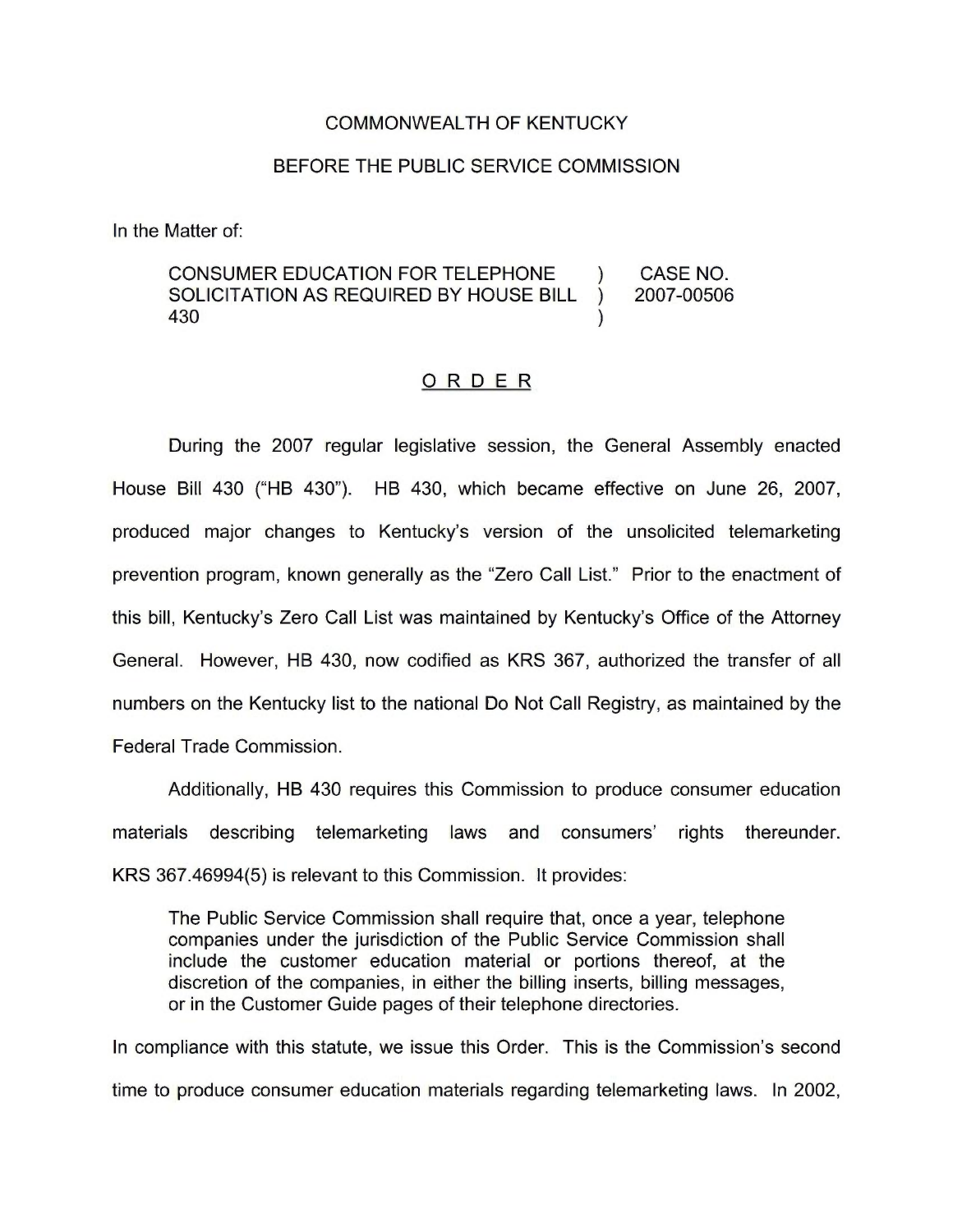during the regular session of the General Assembly, House Bill 47 was enacted and codified into KRS Chapter 367. It required this Commission to develop consumer education materials and mandated that those materials be placed in consumer telephone bills.<sup>1</sup> Under HB 430, the Commission is still required to develop such materials and require telephone utilities to provide the materials, or portions thereof, to their customers. KRS 367.46994(4) details the contents of the consumer education materials to be produced by the Commission. The statute states that the Commission's consumer education materials shall:

- (a) Describe Kentucky's telemarketing laws;
- (b) Describe the consumer's rights and responsibilities regarding the receipt of telephone solicitation;
- (c) Explain how consumers can apply to be placed on any federal Do Not Call Registry established by the Federal Communications Commission and the Federal Trade Commission;
- (d) Explain how to apply to be placed on company-specific and industrywide no-solicitation calls lists, including those lists provided by the Direct Marketing Association (DMA) and the Telephone Preference Service (TPS); and
- (e) Describe how a consumer can file a complaint if the consumer receives calls after being placed on the Do Not Call Registry established by the Federal Communications Commission and the Federal Trade Commission.

Moreover, KRS 367.46994(5) obligates the Commission to order all telephone

companies under its jurisdiction to include the customer education materials, or portions

thereof, in their billing inserts, billing messages, or customer guide pages of their

telephone directories. Appendix A of this Order contains the brochure that the

Commission will make available to the public to educate consumers on how to prevent

unwanted telemarketer solicitations. The Commission finds that the brochure, or

 $1$  See Case No. 2002-00233, Consumer Education for Telephone Solicitation as Required by House Bill 47 (Ky. PSC July 12, 2002).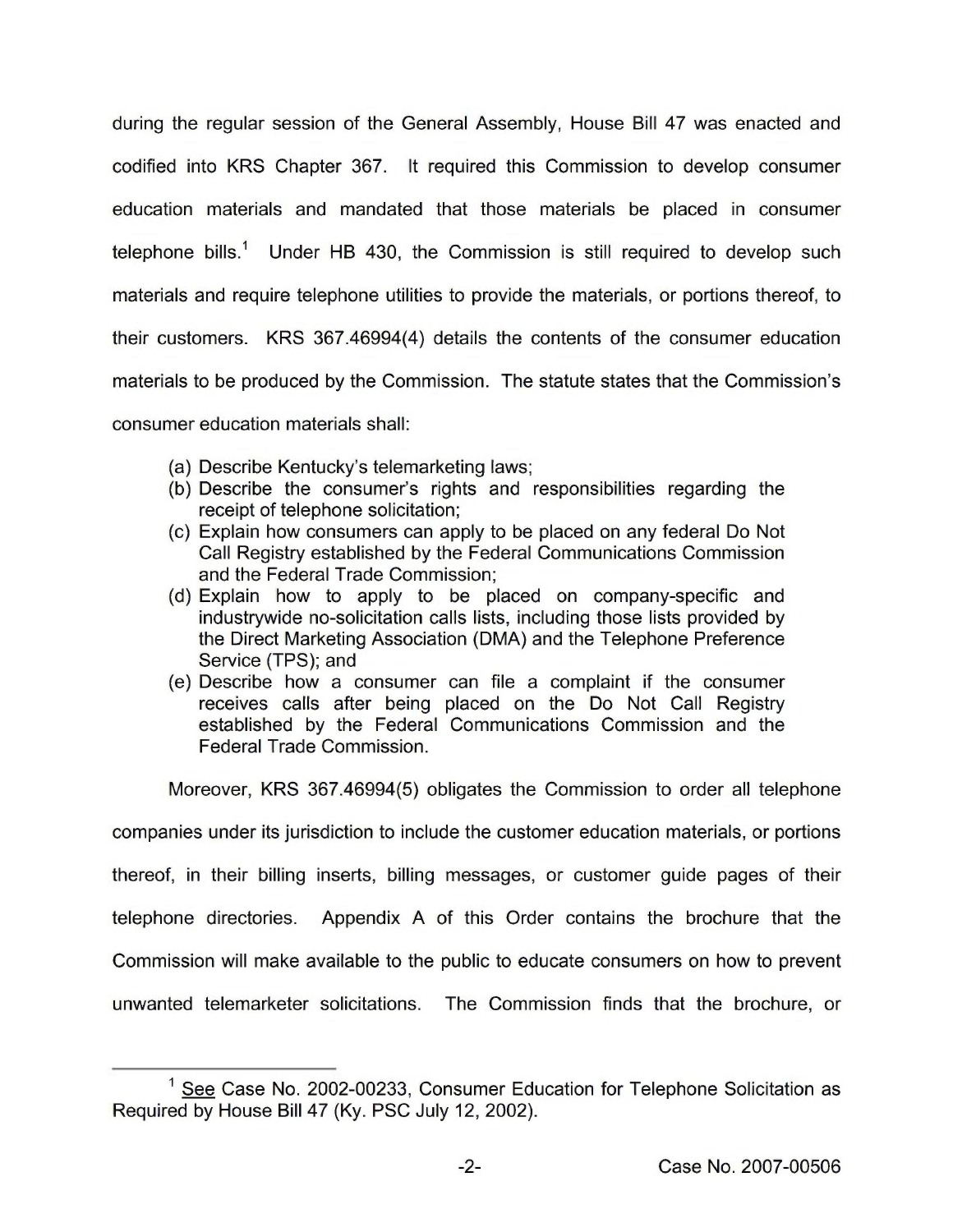portions thereof, as provided in Appendix A, should be used by all telephone companies to notify their customers about how they may place their residential or wireless telephone numbers on the national Do Not Call Registry, as maintained by the Federal Trade Commission. All jurisdictional telephone companies shall comply with the requirements of this Order no later than September 1, 2008 and every year thereafter, in accordance with KRS 367.46994(5).

The Commission HEREBY ORDERS that:

1. All telecommunications companies under the Commission's jurisdiction shall be served with a copy of this Order.

2. No later than September 1, 2008, and every year thereafter, all telecommunications utilities under the jurisdiction of this Commission shall comply with the requirements as outlined in this Order; Appendix A, which is attached hereto and incorporated herein; and KRS 367.46994 for the production and distribution of consumer education materials.

3. The Commission's July 12, 2002 Order in Case No. 2002-00233<sup>2</sup> is hereby superseded.

4. Within 20 days of the date of this Order, any person objecting to the requirements contained in this Order shall file written objections.

5. If no objection is filed with the Commission within 20 days of the date of this Order, this Order shall be effective 20 days from the date of its issuance without further Order of this Commission.

 $2$  Case No. 2002-00233, Consumer Education for Telephone Solicitation as Required by HB 47.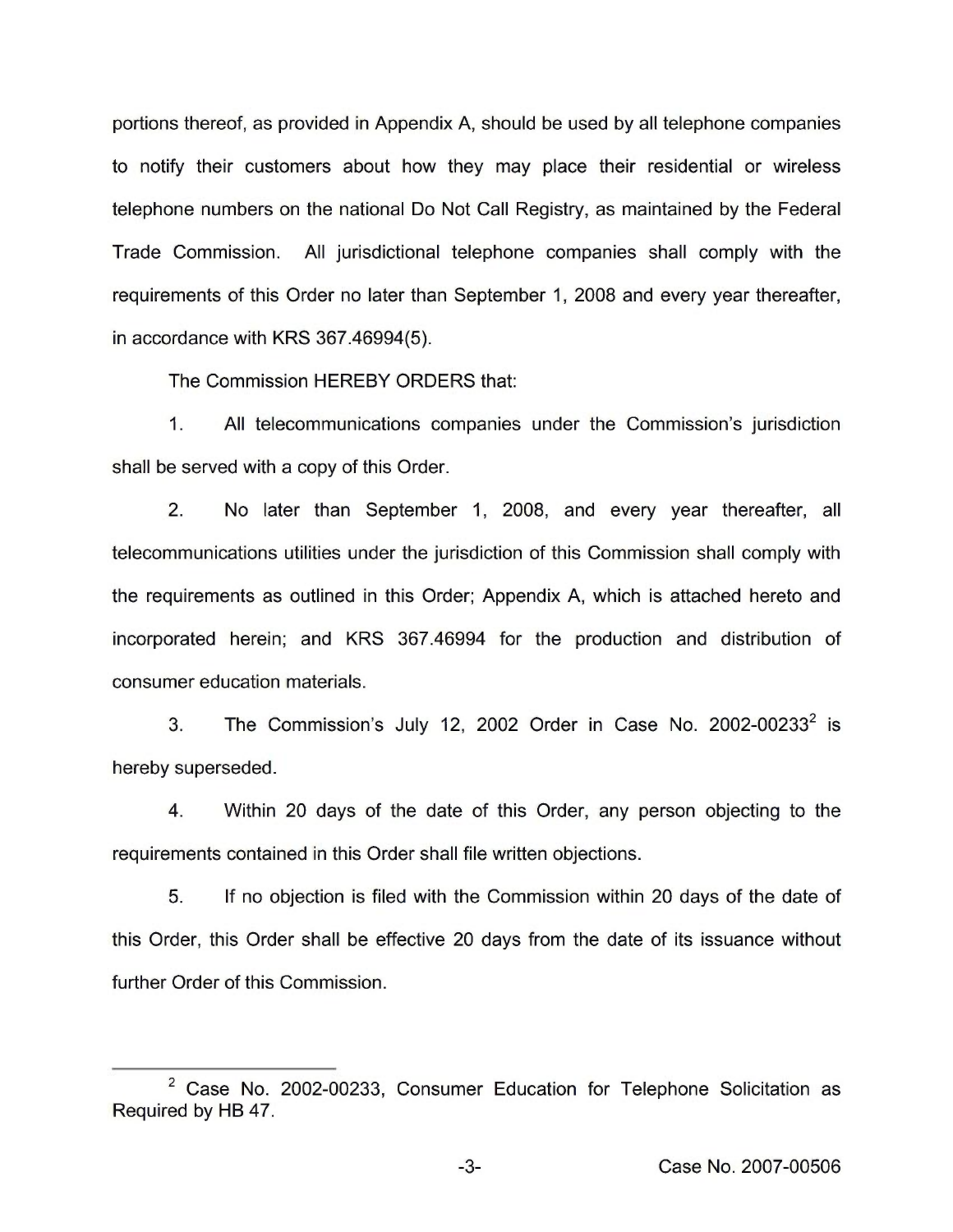Done at Frankfort, Kentucky, this 5<sup>th</sup> day of February, 2008.

By the Commission

ATTEST:

Executive Director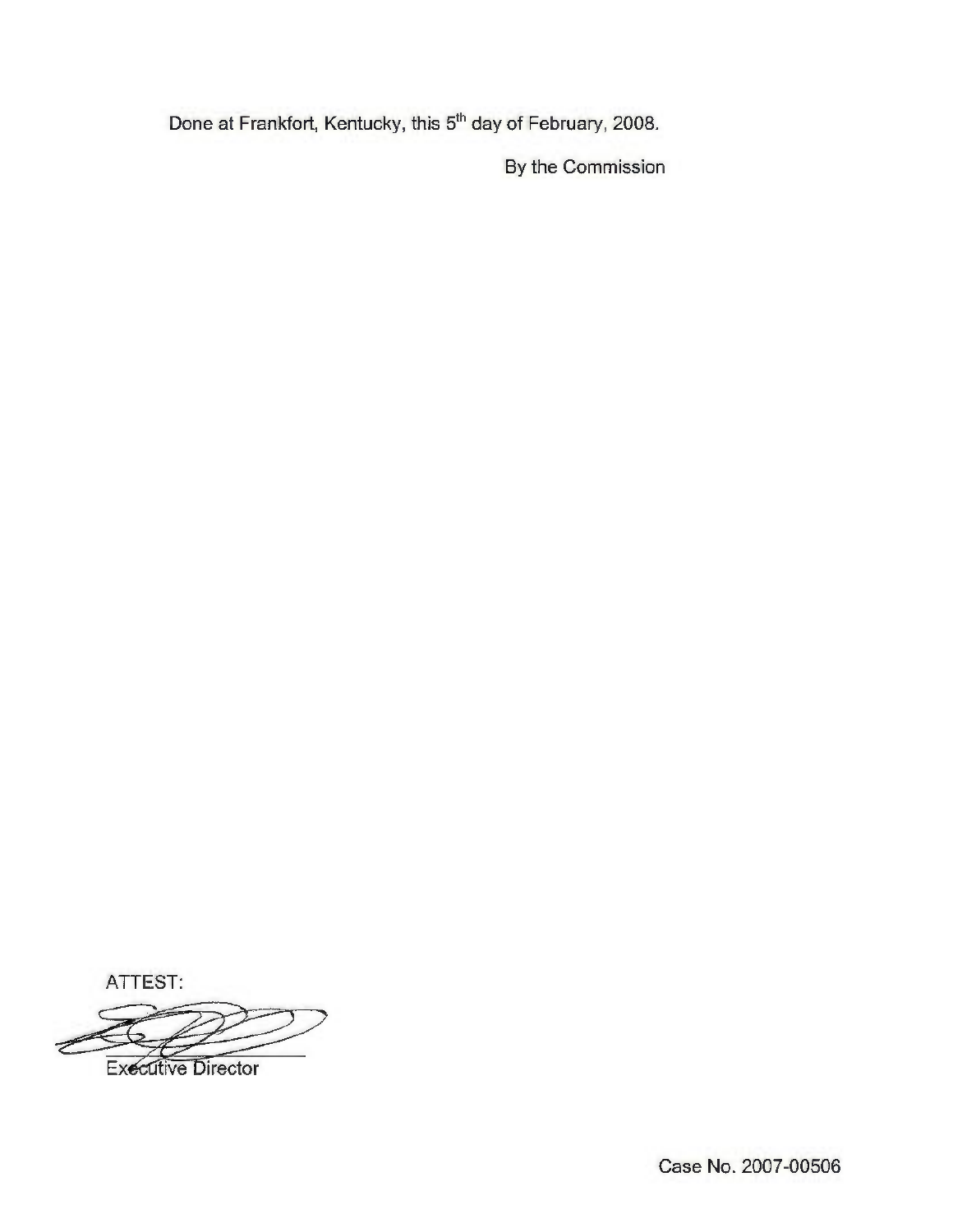# APPENDIX A

# APPENDIX TO AN ORDER OF THE KENTUCKY PUBLIC SERVICE COMMISSION IN CASE NO. 2007-00506 DATED FEBRUARY 5, 2008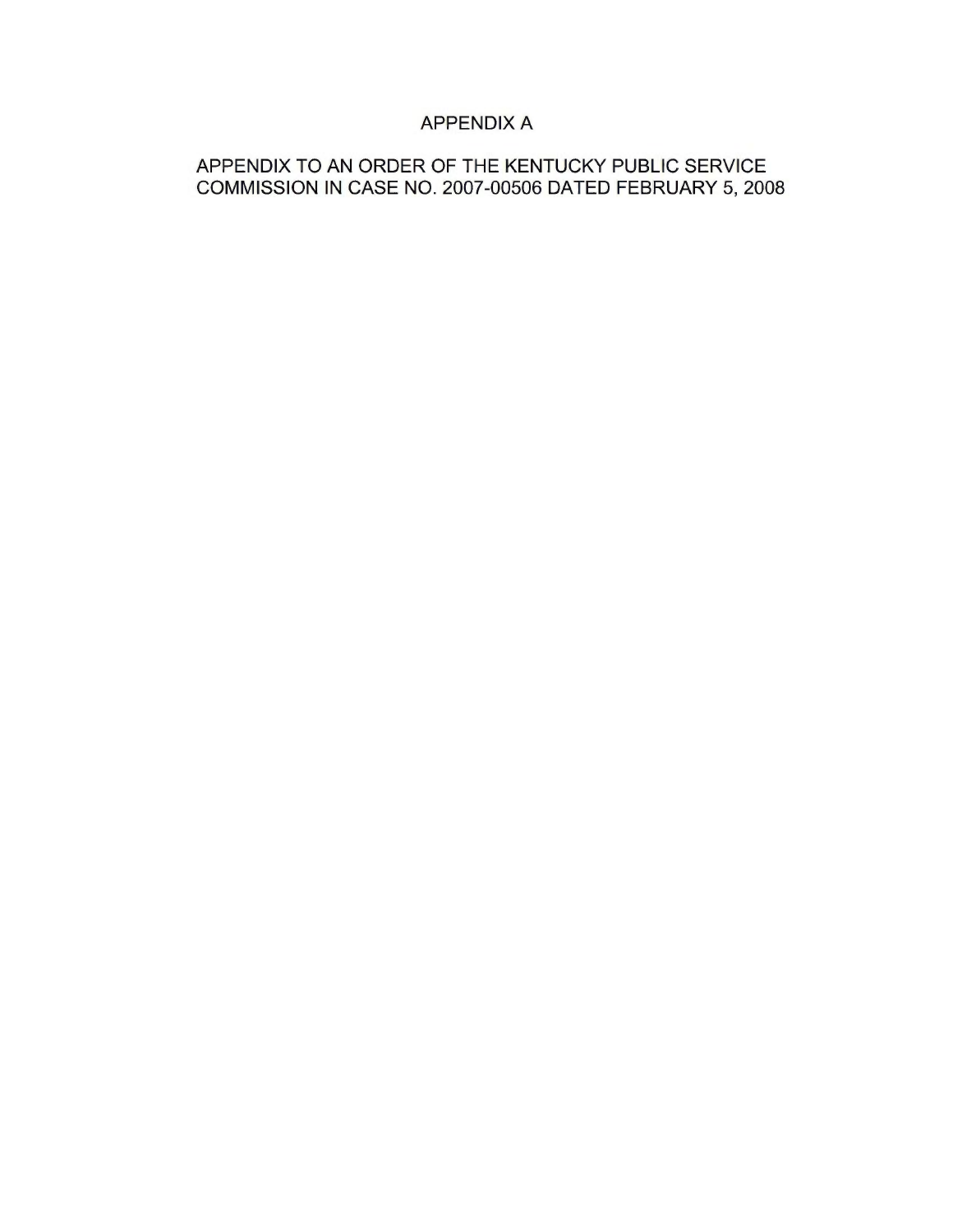# ABOUT THIS PUBLICATION

The Kentucky General Assembly enacted legislation making it easier for Kentucky residential telephone customers to reduce unwanted calls from telemarketers.

This brochure answers some of the most common questions about Kentucky's telemarketing law, including:

- How do <sup>I</sup> get on the no-call list?
	- <sup>~</sup> How does the list work?
	- Who can still call me?
	- How do <sup>I</sup> file a complaint?



TO FILE A COMPLAINT, PLEASE CONTACT: OFFICE OF THE ATTORNEY GENERAL 1024 CAPITAL CENTER DRIVE SUITE 200 FRANKFORT, KENTUCKY 40601 nocall.ky.gov 1-866-877-7867



211 SOWER BOULEVARD POST OFFICE BOX 615 FRANKFORT, KENTUCKY 40602- 0615 psc.ky.gov (502) 5643940 Fax (502) 564-3460 1-800-772-4636





# **KENTUCKY'S** "NO CALL" LIST

**A Consumer's Guide to Reducing Unwanted Telemarketing Calls** 





**Kentucky Public Service Commission** 

PAID FOR WITH STATE FUNDS